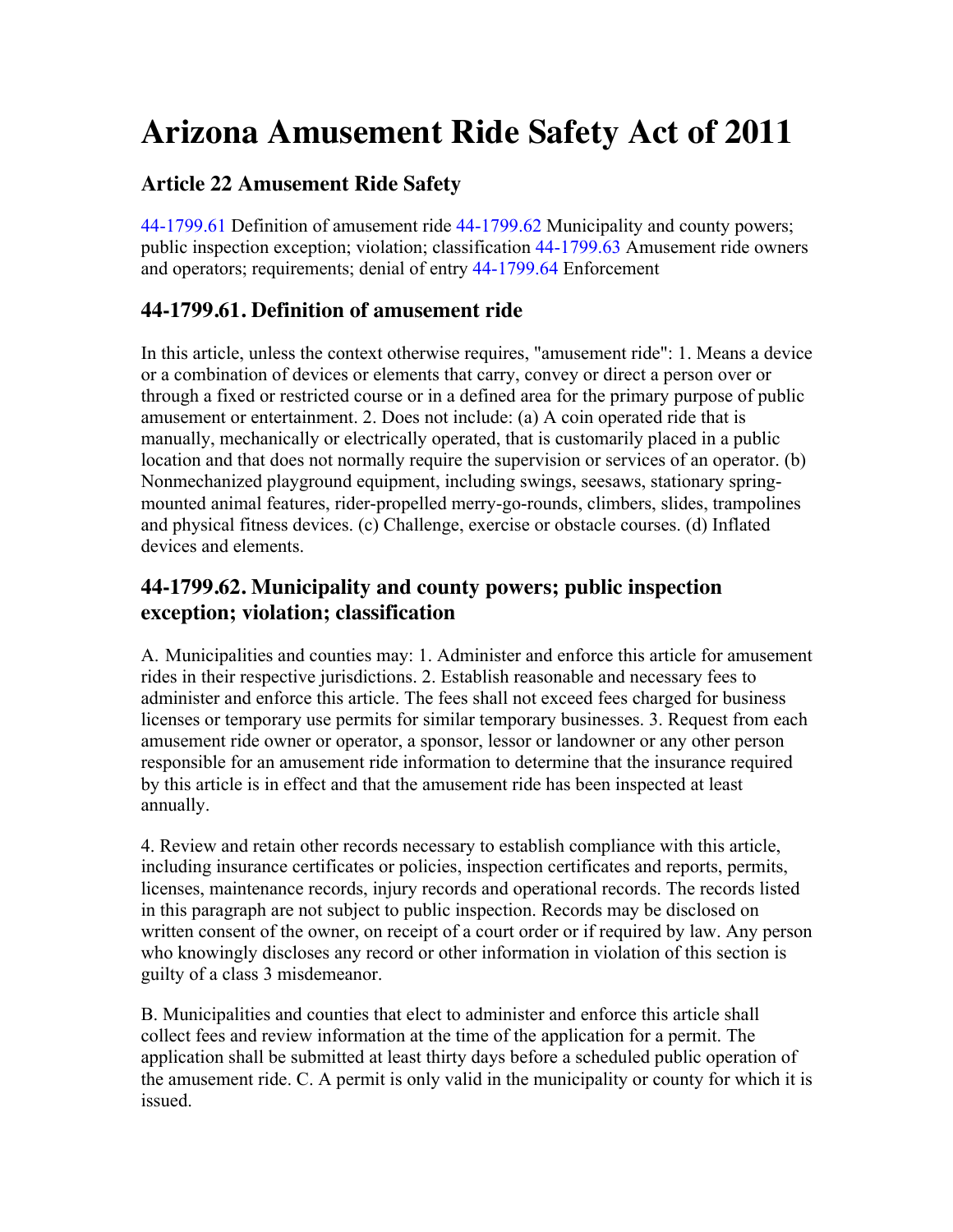## **44-1799.63. Amusement ride owners and operators; requirements; denial of entry**

A. An amusement ride owner or operator shall: 1. Have the amusement ride inspected at least once a year by an insurer, a person with whom the insurer has contracted or an amusement ride inspector provided by a municipality or county who is experienced and educated in amusement ride inspections in compliance with the amusement rides and devices standards of the American society of testing and materials. If an inspection reveals that the

amusement ride does not meet the amusement rides and devices standards of the American society of testing and materials or requires repair or replacement of equipment, the inspector shall notify the owner or operator and shall not issue the written certificate of inspection until the owner or operator meets the standards and makes the repairs or installs the replacement equipment.

2. Maintain at all times a written certificate of the annual inspection. 3. Procure insurance for the amusement ride from an insurer authorized to do business in this state pursuant to section 20-217 or by an insurer on the list of qualified unauthorized insurers pursuant to section 20-413, insuring the owner or operator against liability for injury to persons arising from the use of the amusement ride, in an amount of not less than one million dollars for bodily injury and five hundred thousand dollars for property damage per occurrence or in an amount of two million dollars per occurrence for a combined single limit. 4. Maintain at all times the written permit for operation of the amusement ride issued by the municipality or county. 5. Provide to each sponsor, lessor or property owner of the property where the amusement ride is operated documentation of compliance with the insurance, inspection and permit requirements of this article. 6. Maintain for a period of at least two years accurate records of any governmental action taken in any state relating to the amusement ride, including any operation permits, insurance certificates, inspection reports, incident reports, maintenance and operational records and records documenting the repair or replacement of equipment used in the operation of the amusement ride. A copy of these records shall be provided to the municipality or county at the time of application for a permit under section 44- 1799.62. 7. Maintain for a period of at least two years accurate records of serious injuries actually caused by the amusement ride that are consistent with the recording standards of the American society of testing and materials. The injury records are not subject to public inspection except upon demand of a municipal or county peace officer or enforcement official. A copy of these records shall be provided to the municipality or county at the time of application for a permit under section 44-1799.62. B. An amusement ride operator may deny entry to the amusement ride of any person if, in the opinion of the operator, the entry may jeopardize the safety of the person or any other amusement ride patron.

#### **44-1799.64. Enforcement**

A. A municipal or county peace officer or enforcement official may determine compliance with this article, may prohibit the operation of any amusement ride that is not